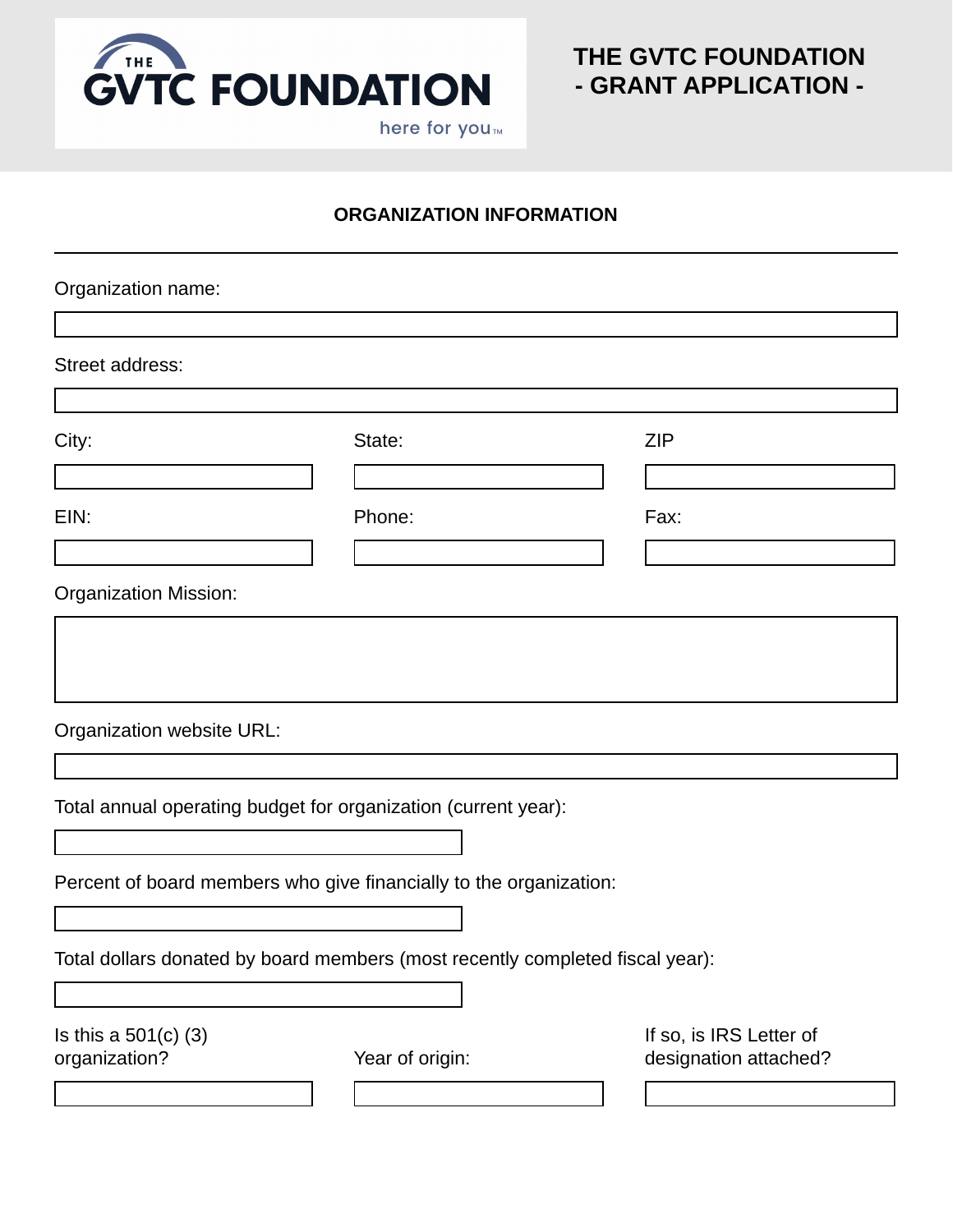#### **ABOUT REQUESTED AMOUNT**

| Amount of request to this funder:       | Total program cost:       |  |  |
|-----------------------------------------|---------------------------|--|--|
|                                         |                           |  |  |
| Type of funding (select one from menu): |                           |  |  |
| ◯ Organization General Operating        | ◯ Program/Project Support |  |  |

#### **ABOUT THE PROJECT/PROGRAM**

Program/project title:

Brief program/project description:

Program Category (select one from menu):

- ◯ Education ( Bealth & Human Services
- 
- 
- ◯ Youth Programs  $\bigcirc$  Volunteer Emergency Services
- ◯ Cultural () Public Charities

Program start date or date funds are needed (or grant period start date):

Program end date (or grant period end):

Target geographic area (must be in GVTC service area):

Number of clients to be served by this program/project (during grant period):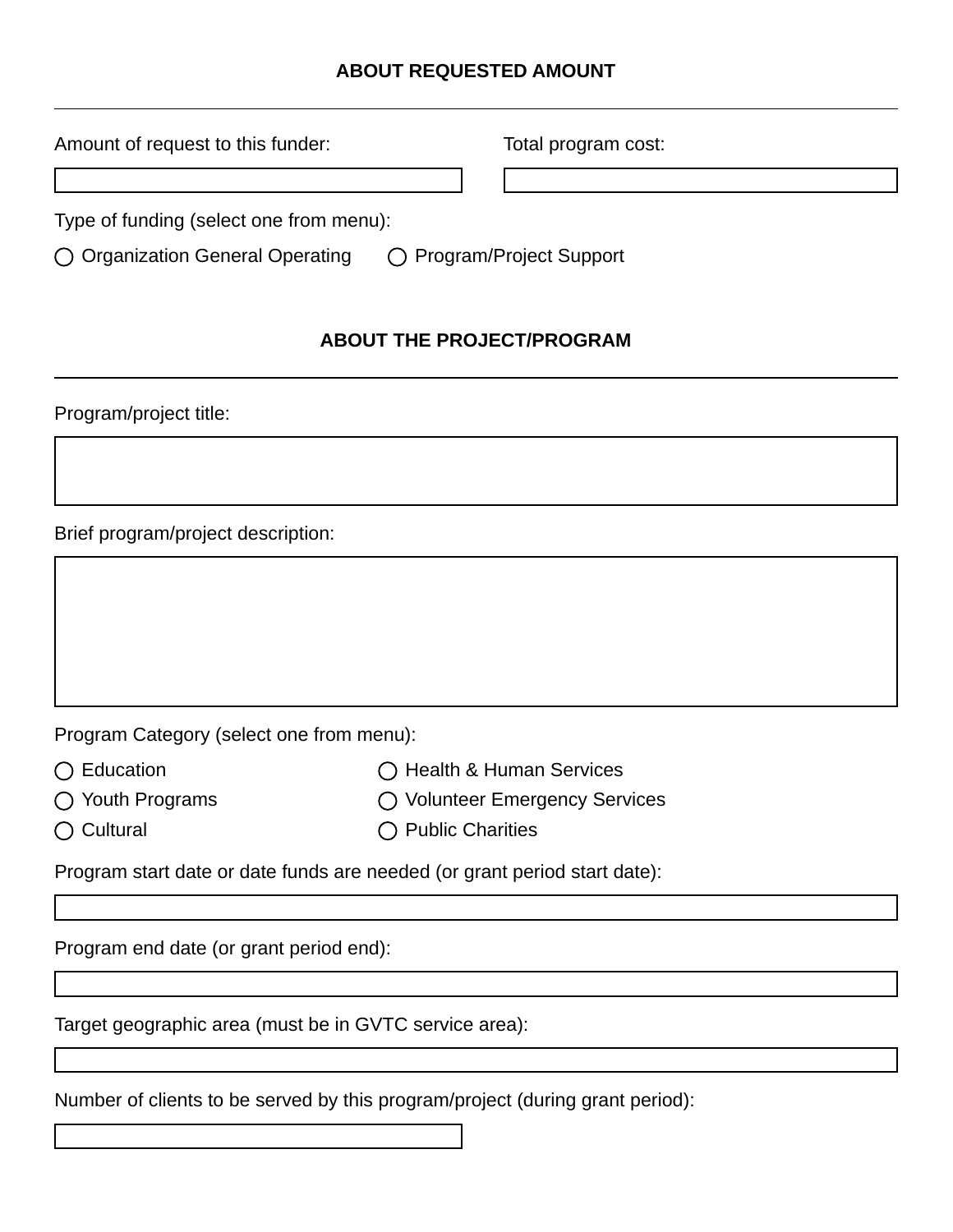## **ABOUT CONTACT PEOPLE**

| Primary organization/program contact name:  |        |  |  |  |  |  |
|---------------------------------------------|--------|--|--|--|--|--|
|                                             |        |  |  |  |  |  |
| Primary organization/program contact title: |        |  |  |  |  |  |
|                                             |        |  |  |  |  |  |
| Phone:                                      | Email: |  |  |  |  |  |
|                                             |        |  |  |  |  |  |
|                                             |        |  |  |  |  |  |
| <b>SIGNATURES</b>                           |        |  |  |  |  |  |
| <b>Executive Director or CEO:</b>           | Date:  |  |  |  |  |  |
|                                             |        |  |  |  |  |  |
| <b>Board Chair:</b>                         | Date:  |  |  |  |  |  |
|                                             |        |  |  |  |  |  |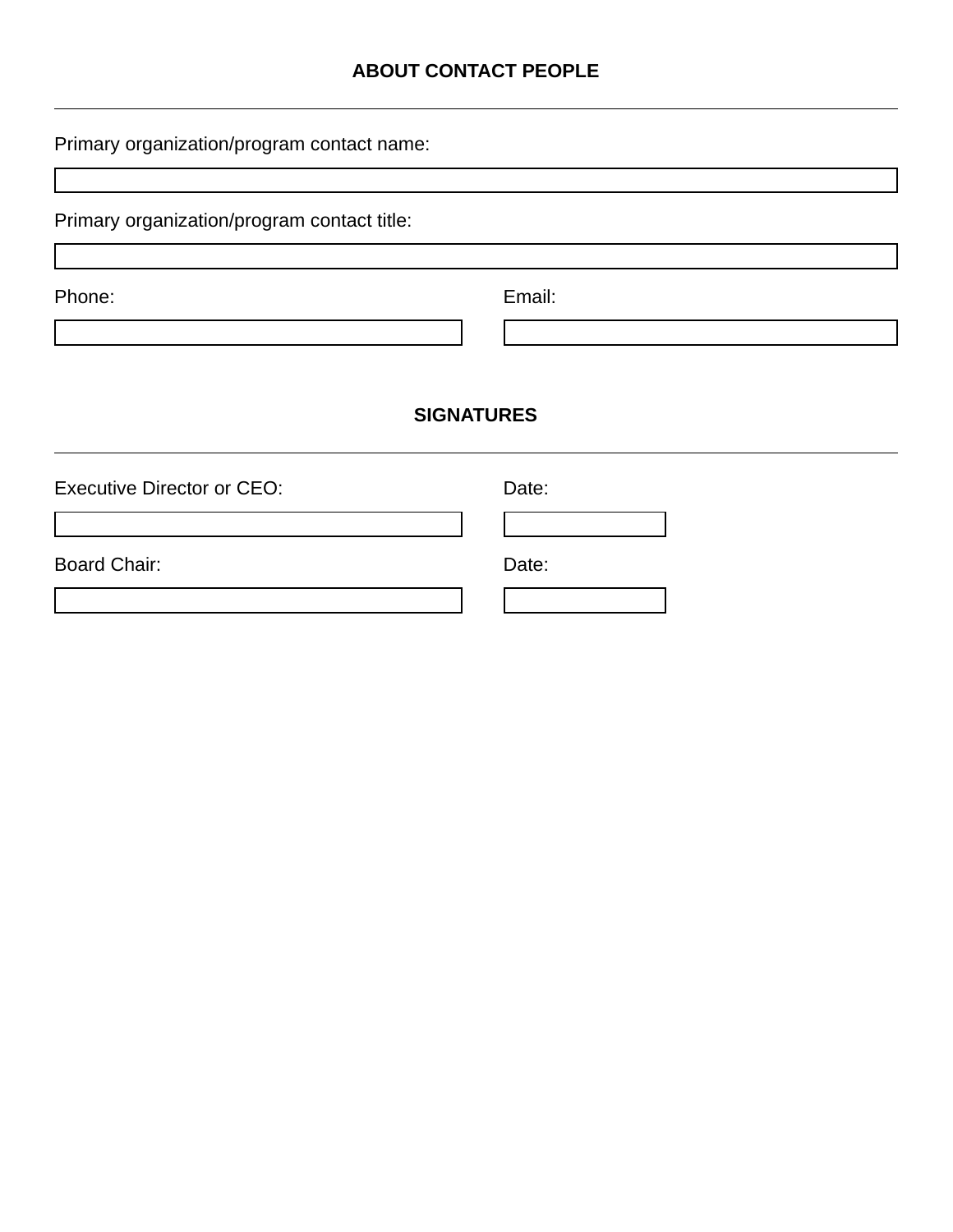#### **NARRATIVE QUESTIONS**

Instructions to Applicants: Please review all questions before you start answering them, to avoid redundancy. The terms "program" and "project" are used interchangeably.

#### **1. Problem or Need. (Limit: 250 words)**

Describe the problem or need your program/project will address.

(Note: The problem statement is not the same as the description of the population to be served; nor is this the place to describe your program.)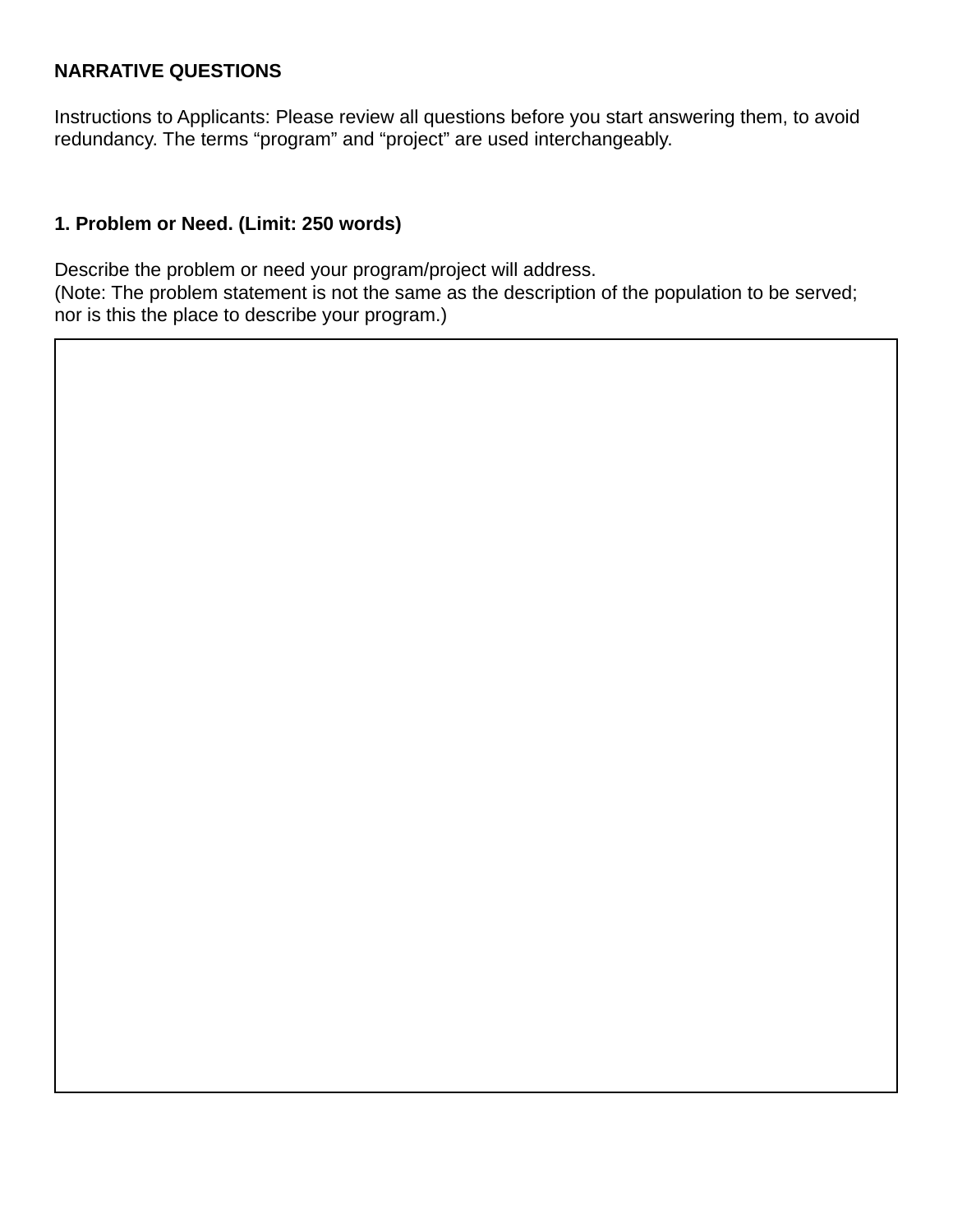# **2. Fit with Funder Mission. (Limit: 100 words)**

How is this program/project related to the priorities of the funder to whom you are submitting this request? (Here's your chance to make your case, just in case it's not obvious to the funder.)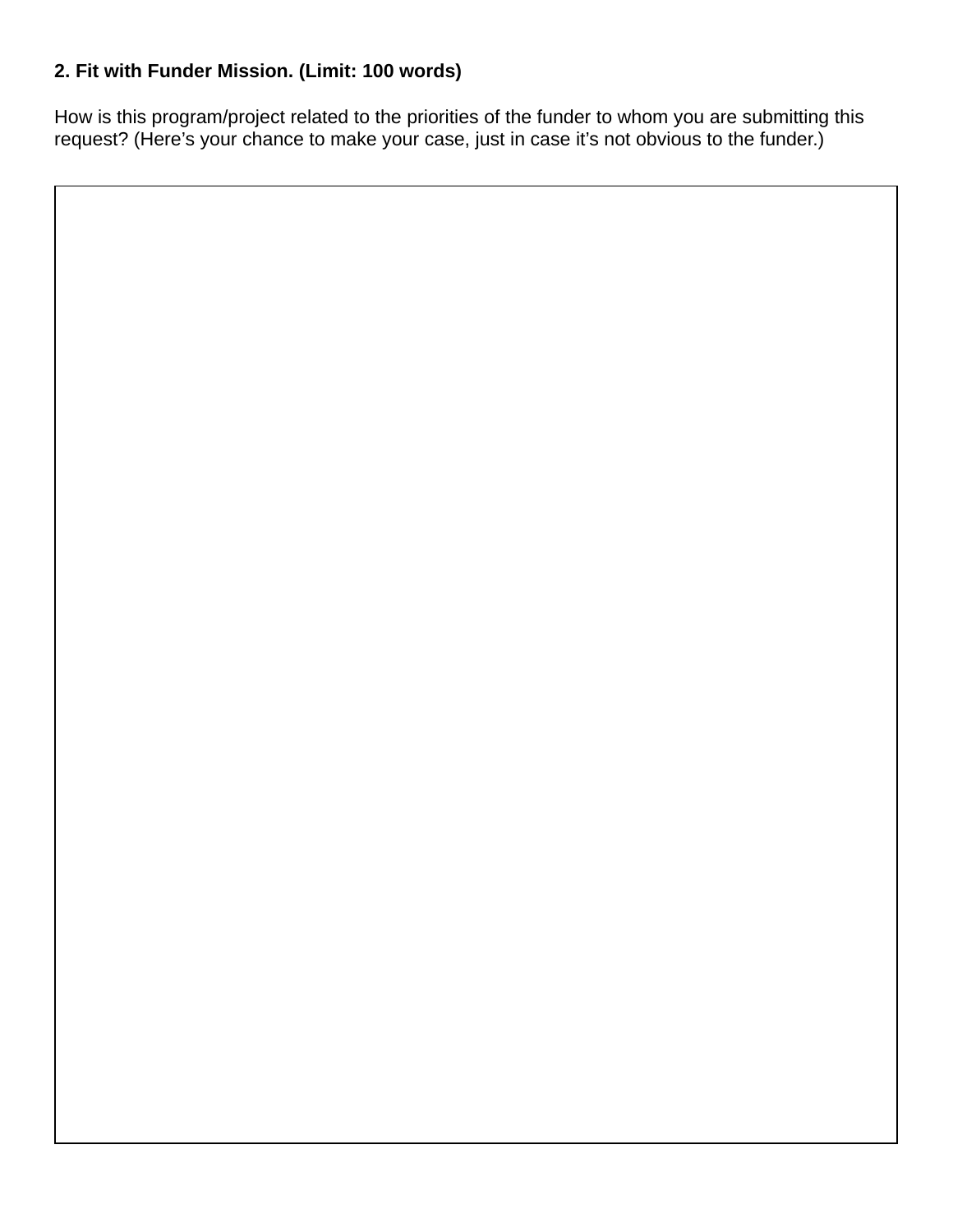# **3. People to be Served. (Limit: 200 words)**

Describe the population to be served by this program/project (with information such as age, gender, ethnicity, geographic area(s), income and/or poverty level). Please be sure to mention any demographics or other conditions that are important to this funder (for example, if this funder specializes in a particular population, health condition, etc., be sure to address that).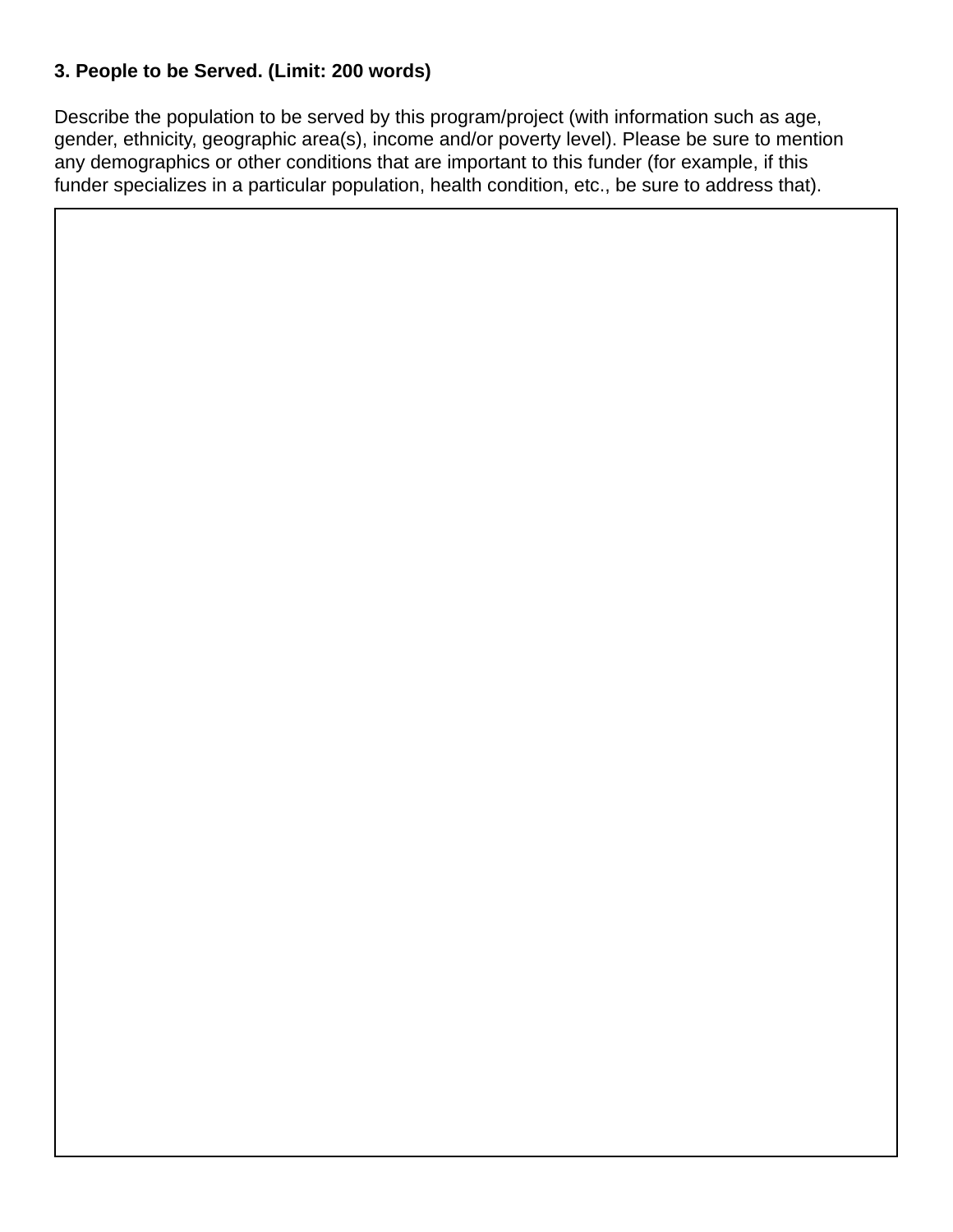# **4. Program/Project Description. (Limit: 250 words)**

Describe the program/project for which funding is being requested and its primary purpose. Briefly describe how the funds will be used (including program/project activities).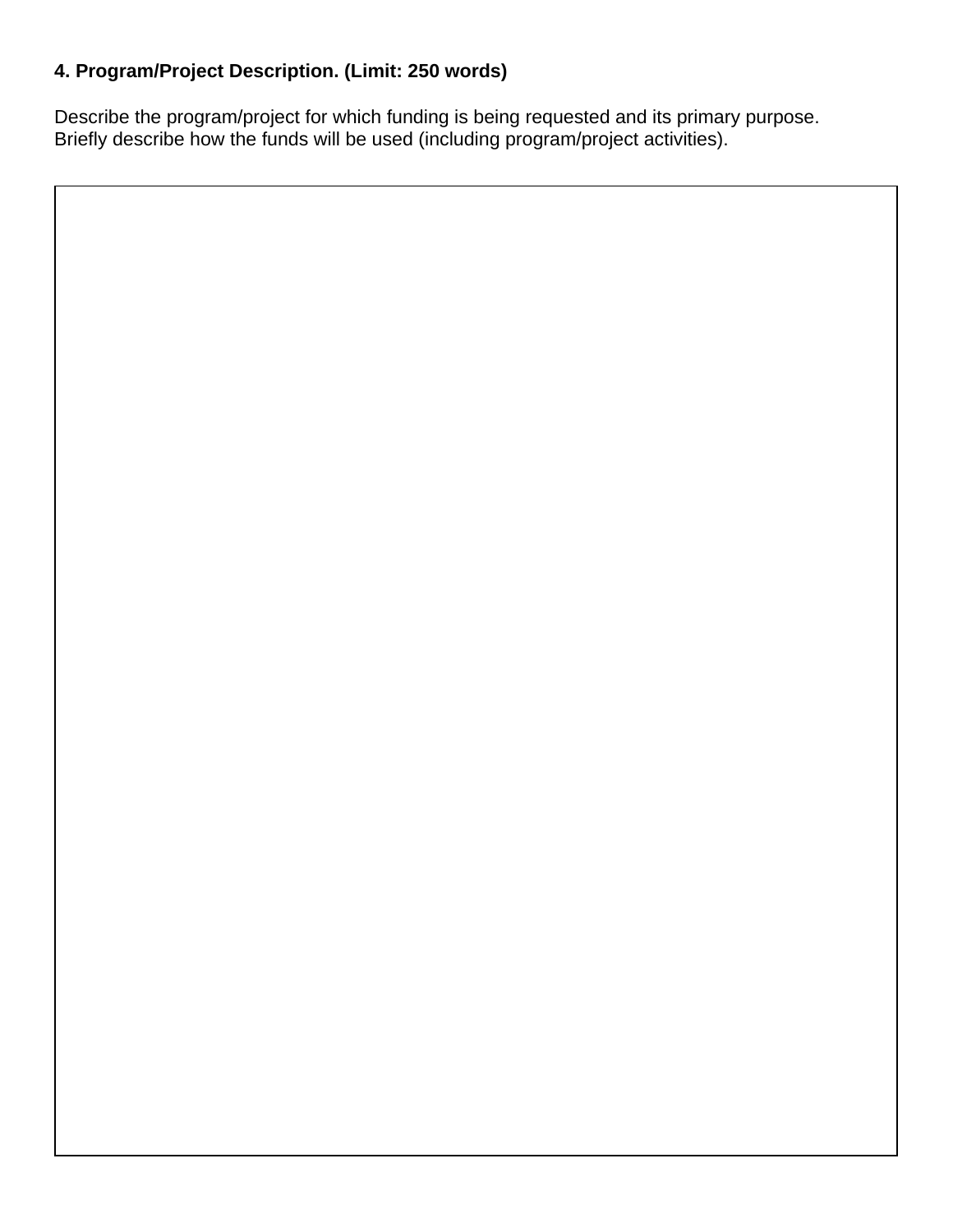#### **5. Answer one of the following two bullet points, depending on whether your program/project is ongoing, or new to your agency: (Limit: 250 words)**

- If this is an ongoing program/project: What have been past indicators of success? What have been challenges to achieving success? Any recent enhancements?

- If this is a new program/project (new to your agency): What is the basis for expecting that the program/project will succeed? (Anecdotal information? Evidence-based practices? Literature review? Other?)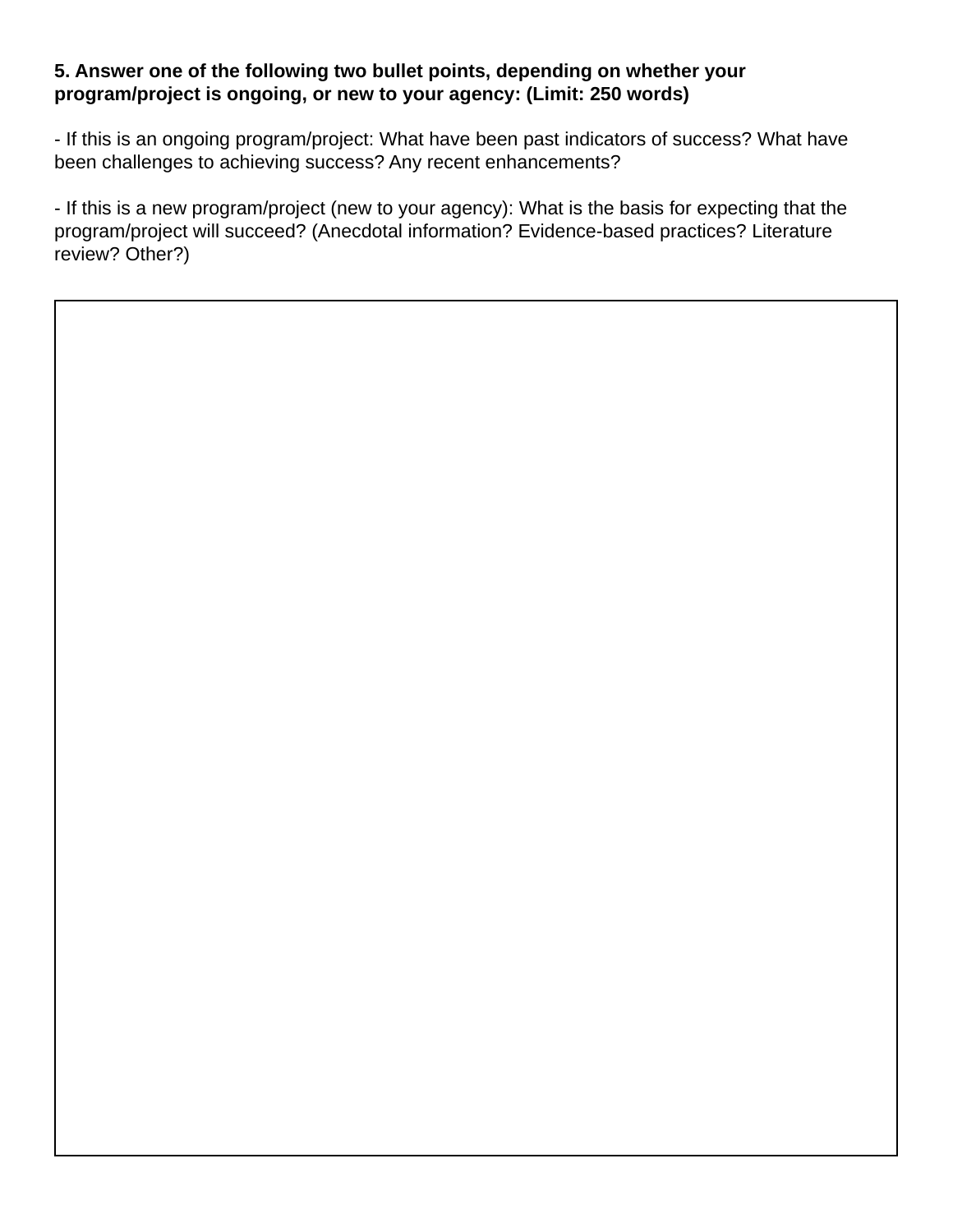#### **6. Do you plan to collaborate with any other organizations on this program/project? (Limit: 200 words)**

If so, which ones and how? (If more than four agencies, state the number of agencies you collaborate with, and include an attachment listing their names.)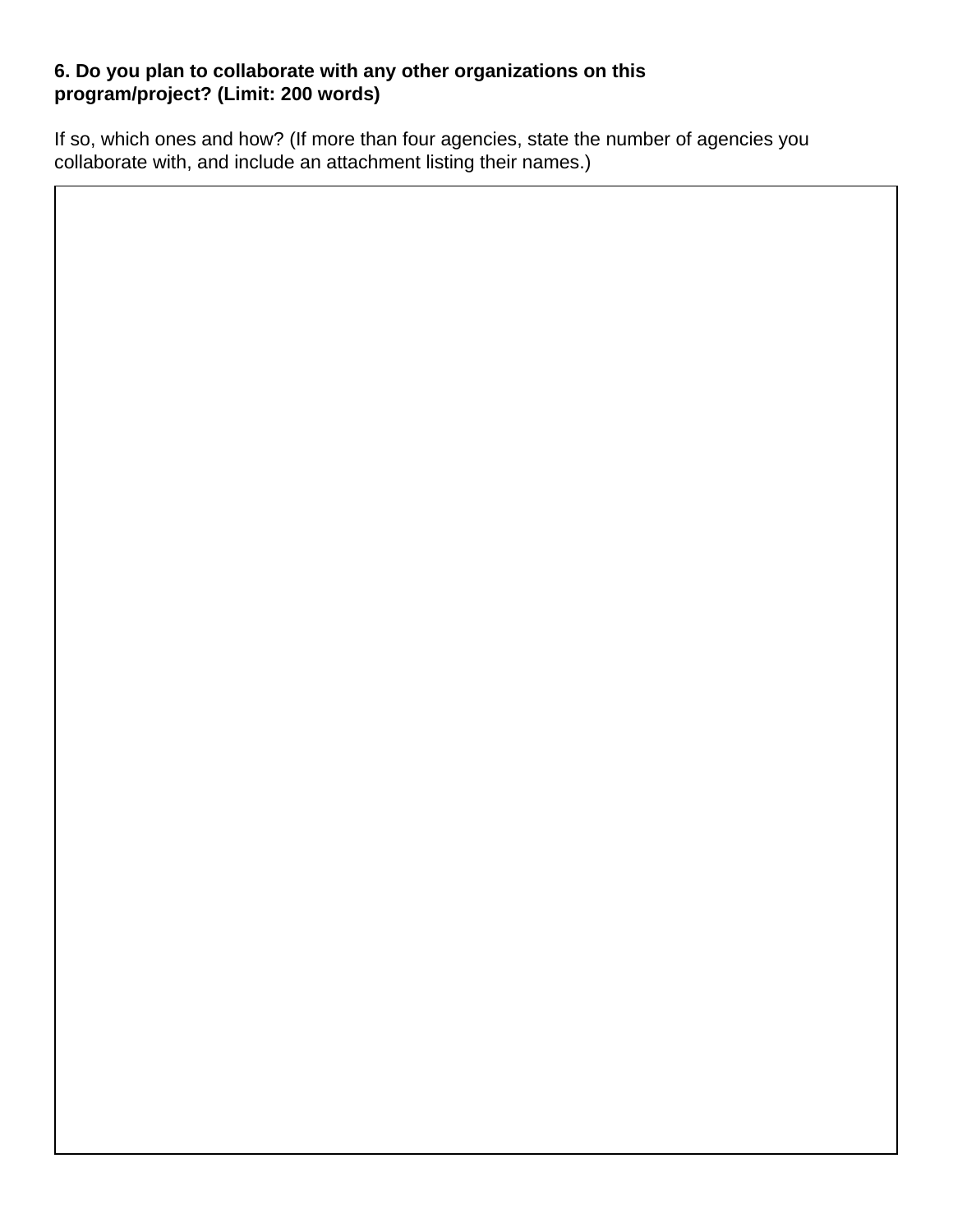# **7. How does this program/project fit with your organization's mission? (Limit: 150 words)**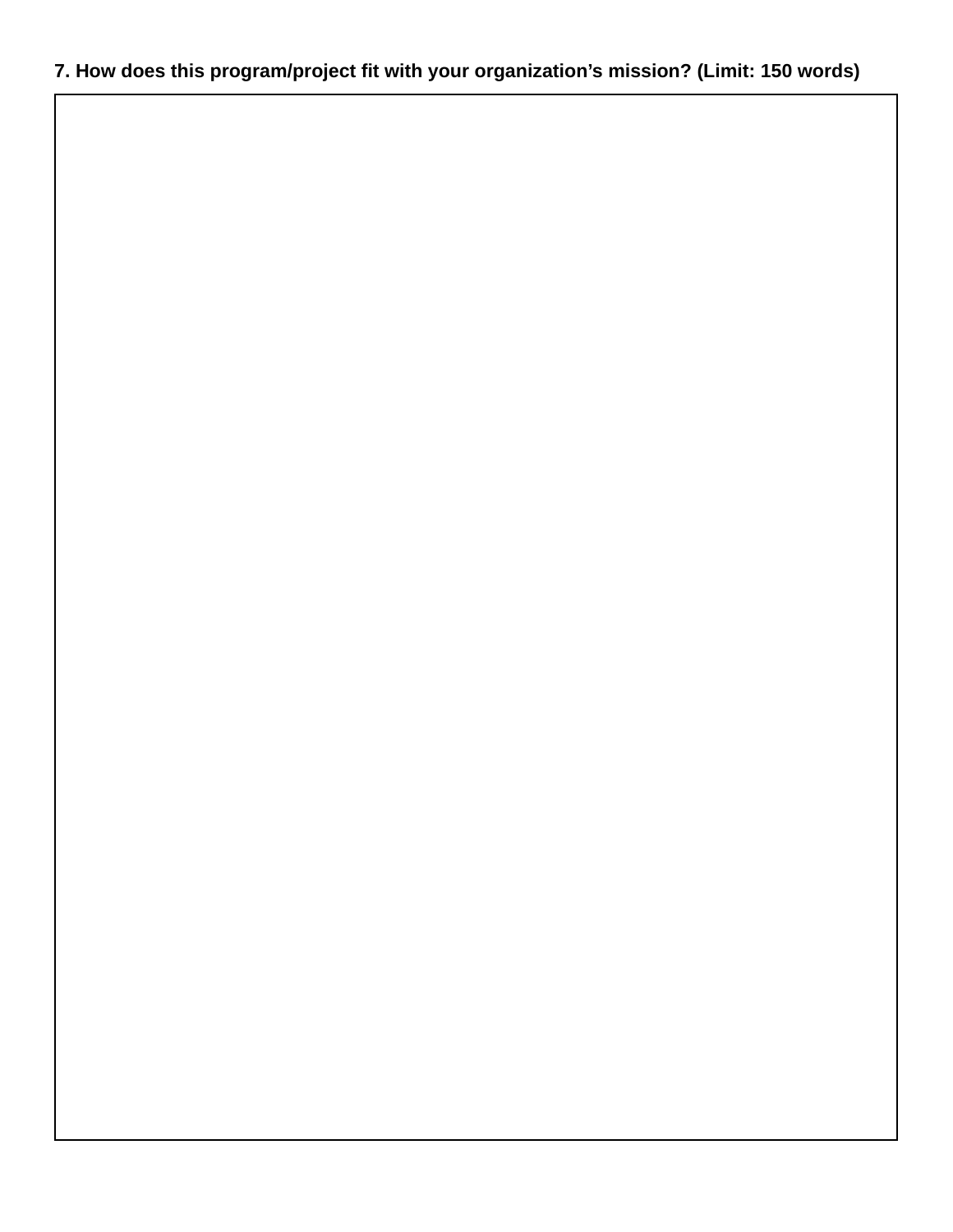# **8. Any plans to sustain this program/project other than grants? (Limit: 100 words)**

We assume most nonprofits will sustain/continue their programs/projects by seeking additional grants.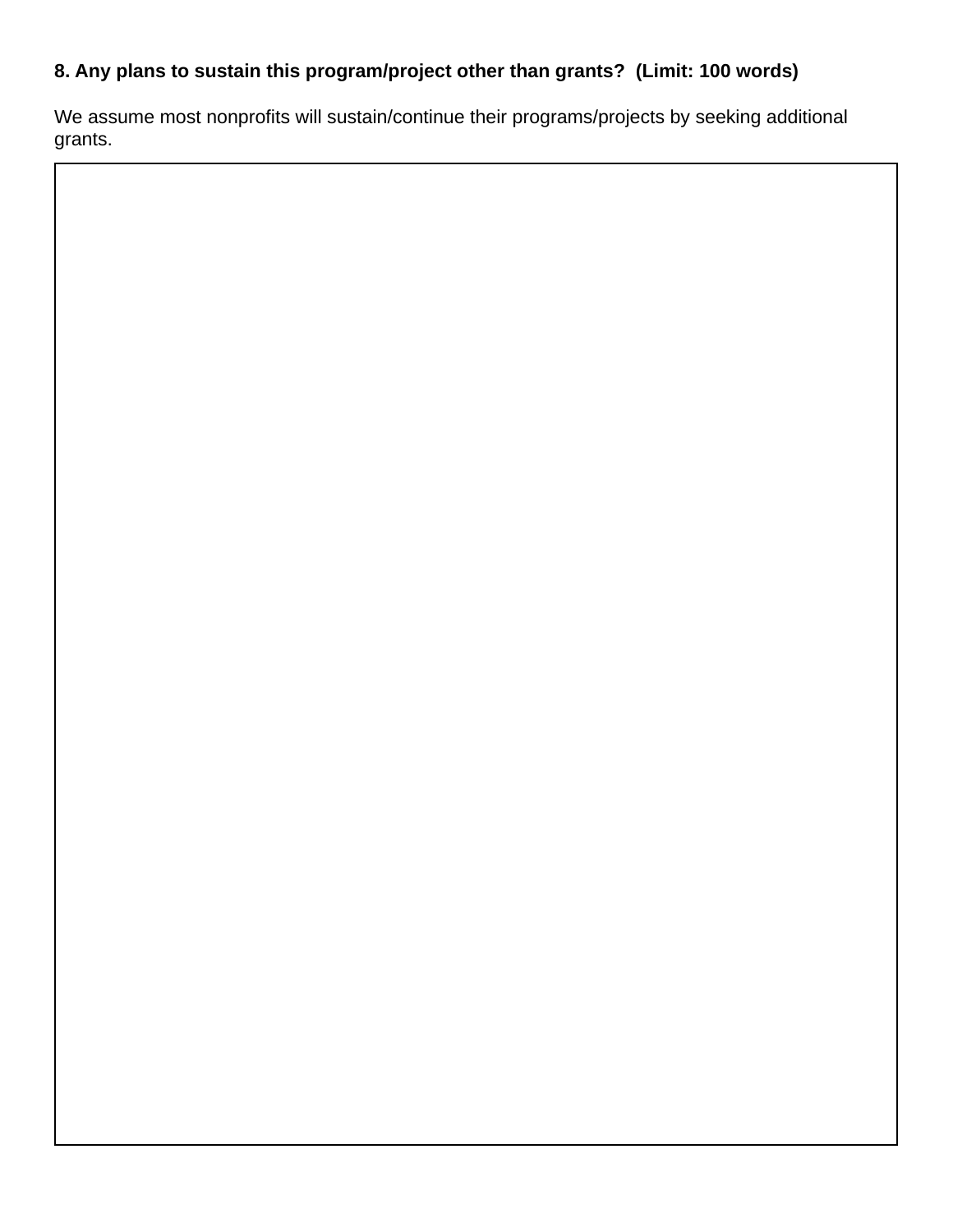# **9. Program/Project Evaluation - (Limit: 250 words)**

What change will occur in clients' lives as a result of this program/project, and how will you know that this has happened? (Identify the measurement tools you will use – qualitative or quantitative.)

NOTE: If your program/project does not produce lasting change in clients' lives, discuss other ways the program/project is making a difference?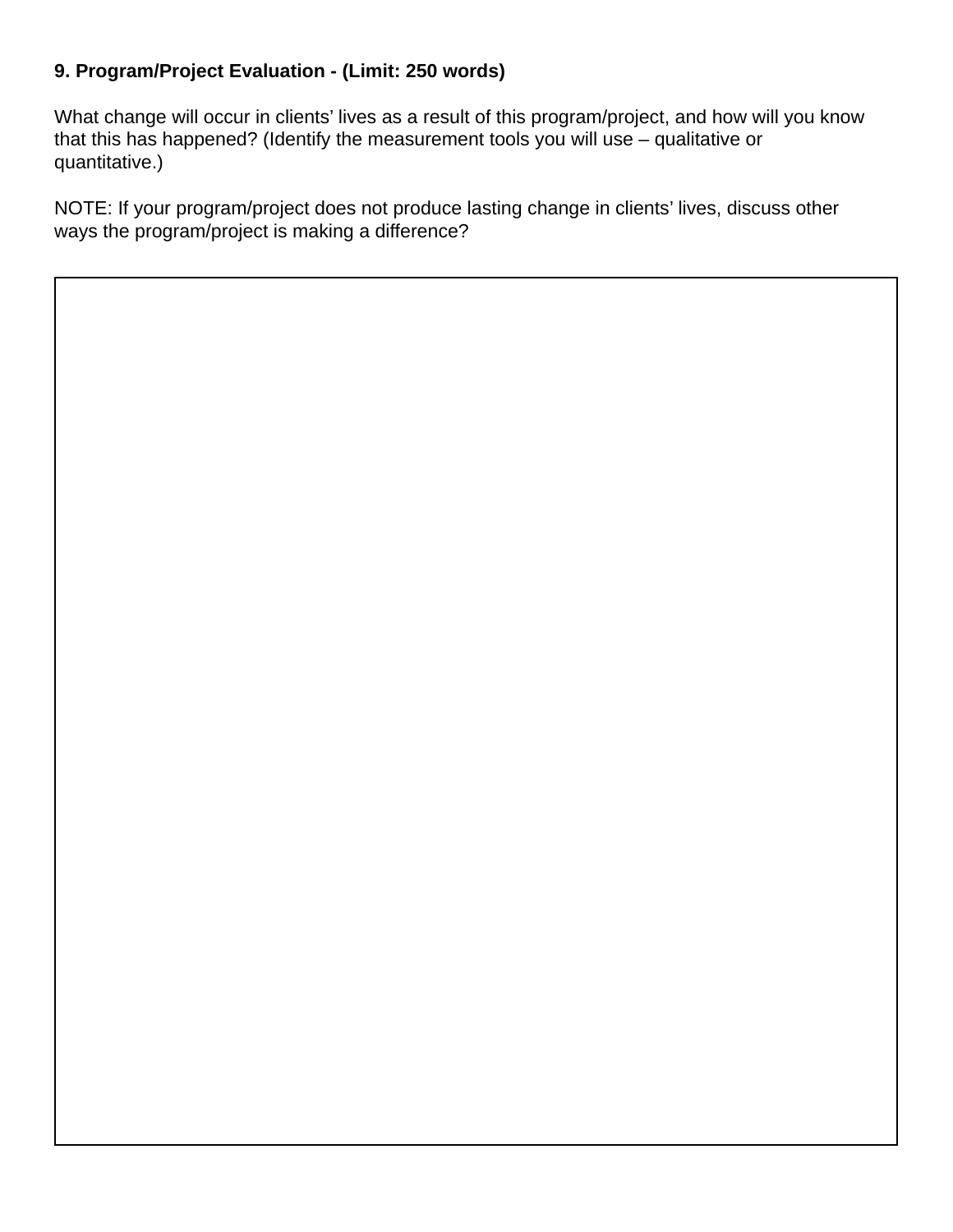# **10. Organization Description/Background. (Limit: 200 words)**

Please describe your organization. Some suggested items to include: number of staff; number of volunteers (other than board members); clients served annually by entire organization; date established or founded; a list of your core services; impact or major accomplishments; a brief statement of your organization's vision for the next five years. Include the information you believe is most important to help the funder understand what makes your organization special.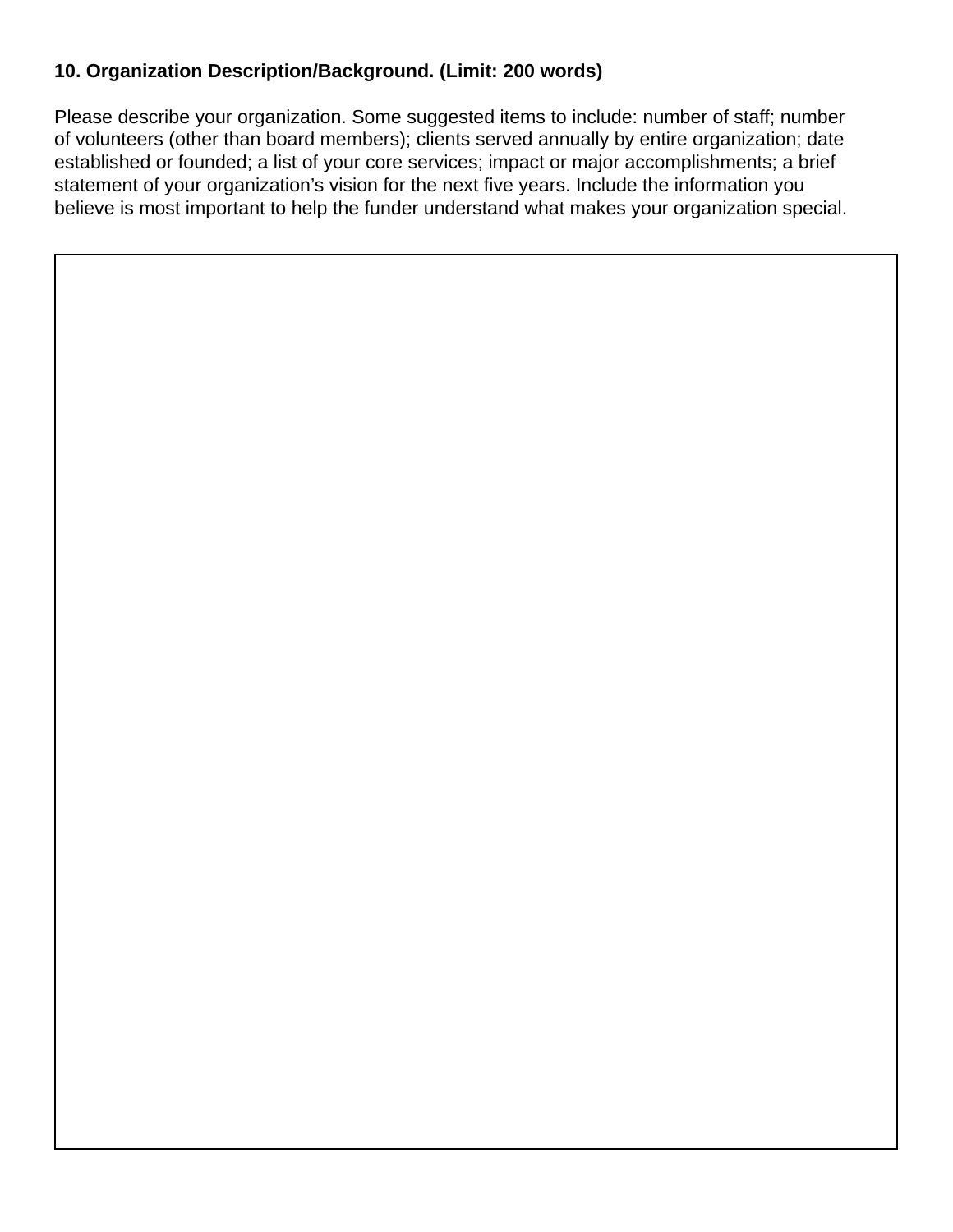# **11. Relationship to the Field. (Limit: 250 words)**

- What other nonprofit organizations in your area provide similar services? How are your services or approach different from theirs?

- Does your organization coordinate services with other agencies, either formally (through a Memorandum of Understanding) or informally? (Not just on the proposed program/project.)